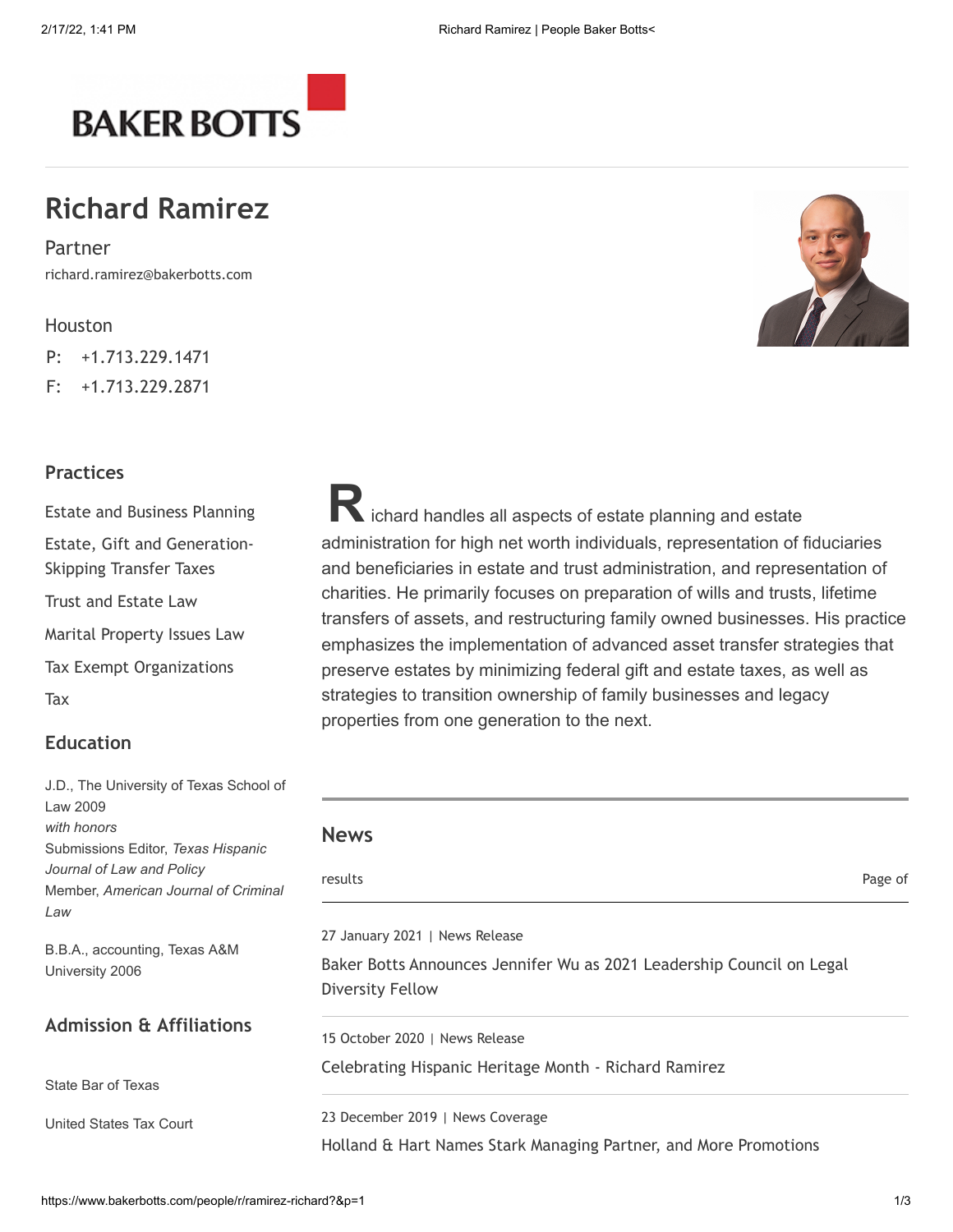2015 Leadership Council on Legal Diversity Fellow

State Bar of Texas, Real Estate, Probate and Trust Law Section, 2009-present

Houston Bar Association, Probate, Trusts and Estates Section, 2009-present

Houston Estate and Financial Forum, 2009-present

Houston Estate Planners Association, 2010-present

Houston Business & Estate Planning Council, 2017-Present



Texas Bar Foundation, Fellow, 2020 present

2/17/22, 1:41 PM **Richard Ramirez | People Baker Botts**<

*Deal, The* Deal, The

22 November 2019 | News Coverage [Newsmakers: Week of Nov. 25, 2019](https://www.law.com/texaslawyer/2019/11/25/newsmakers-week-of-nov-25-2019/)

*Texas Lawyer*

Texas Lawyer

21 November 2019 | News Release [Baker Botts Elects 14-Member Partnership Class](https://www.bakerbotts.com/news/2019/11/baker-botts-elects-14-member-partnership-class)

11 February 2019 | News Coverage [Newsmakers: Week of Feb. 11](https://www.yahoo.com/news/newsmakers-week-feb-11-090040383.html)

*Yahoo Tech* Yahoo Tech

30 January 2019 | News Release [Baker Botts Promotes Nine Lawyers to Special Counsel](https://www.bakerbotts.com/news/2019/01/baker-botts-promotes-nine-lawyers-to-special-counsel)

05 April 2017 | News Coverage [Recognition for Lawyers](http://www.newyorklawjournal.com/id=1202782982228/Recognition-for-Lawyers?slreturn=20170305083125&LikelyCookieIssue=true)

*New York Law Journal* New York Law Journal

28 February 2017 | News Release [Baker Botts Senior Associate, Richard Ramirez, Selected as 2017 LCLD Fellow](https://www.bakerbotts.com/news/2017/02/baker-botts-senior-associate-richard-ramire)

# **Thought Leadership**

results and the control of the control of the control of the control of the control of the control of the control of the control of the control of the control of the control of the control of the control of the control of

January 2021

[Planning with Grantor Trusts](https://www.bakerbotts.com/thought-leadership/publications/2021/january/planning-with-grantor-trusts)

Speeches & Presentations

ABA Midyear Tax Meeting